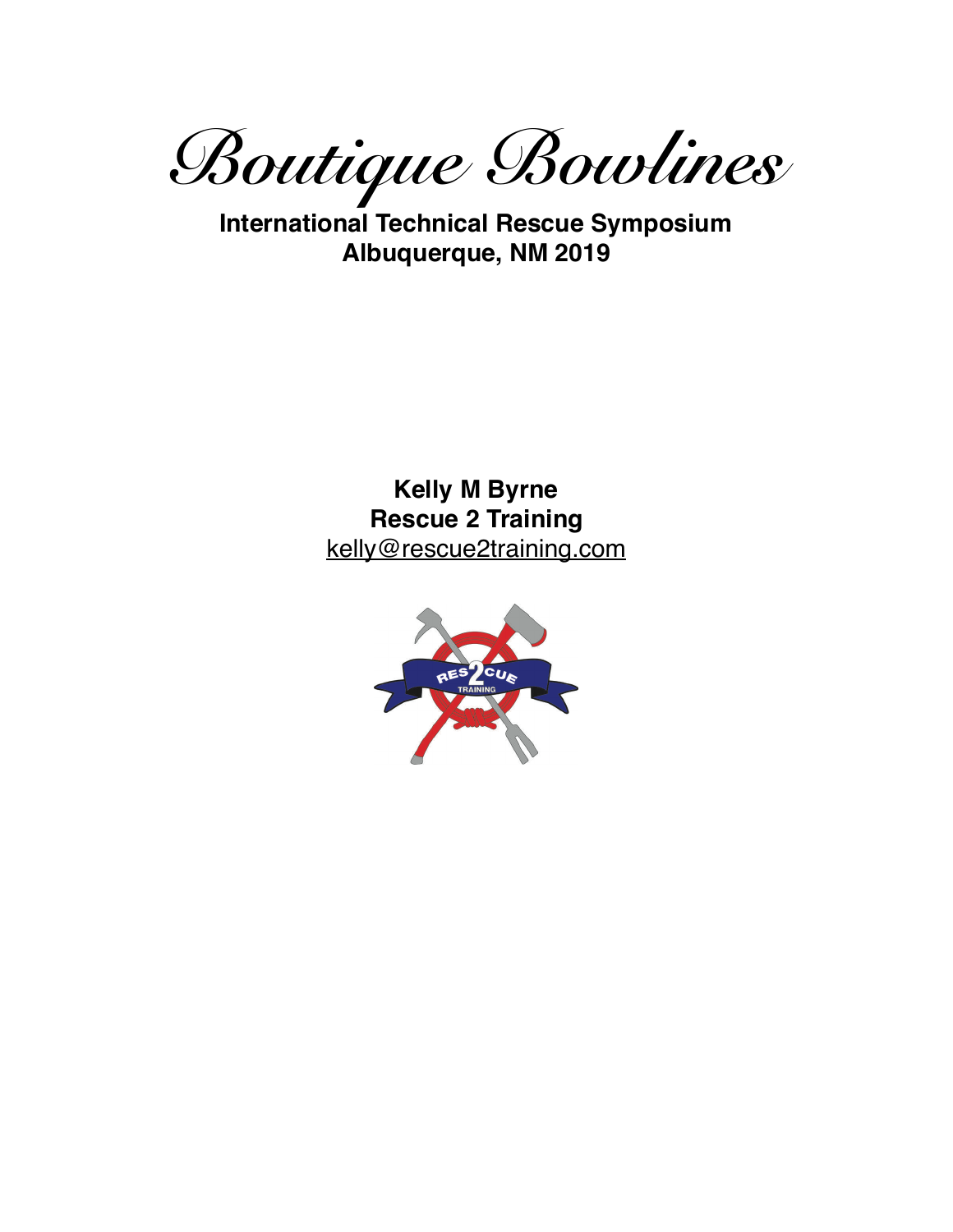The purpose of this paper is to document the research conducted in looking at various bowlines and their breaking strengths, as well as their susceptibility to cycling loading This was done in order to have a reference as to whether a bowline is suitable for an end line rescue knot as well as an anchor.

 Having initially learned the bowline as a great knot as a Cub Scout, told of the tremendous dangers of using it in any rope carried by the fire department, and finally heard it praises sung as I got further into rope rescue; I was understandably confused as to what the correct answer was. This was especially true when it comes to bowlines that weren't your straight ahead "rabbit comes out of the hole" bowline. Boutique Bowlines, if you will. There was no data that I was able to find to suggest that these Boutique Bowlines were suitable for rescue work. Just a collection of anecdotal evidence.

#### **Defining a Bowline**

According to some members of the International Guild of Knot Tyers there are over 120 (!!) different names for bowline knots currently known; with at least 55 distinct variations of the bowline knot as well as several bowline based bends. Most of us are probably familiar with the "standard bowline", what Ashley's Book of Knots, where each knot is assigned its own unique number, has listed as #1010. While it is indeed *a* bowline, it is not *the* bowline.

So just what is it that defines what makes a bowline a bowline? Mark Gommers, of the Professional Associaton of Climbing Instructors and author off the paper "An Analysis of the Structure of Bowlines", suggests that a bowline can be defined by 3 unique elements. His paper, An Analysis of the Structure of "Bowlines" has a much more in depth definition and description of all of these parts. The three unique elements are:

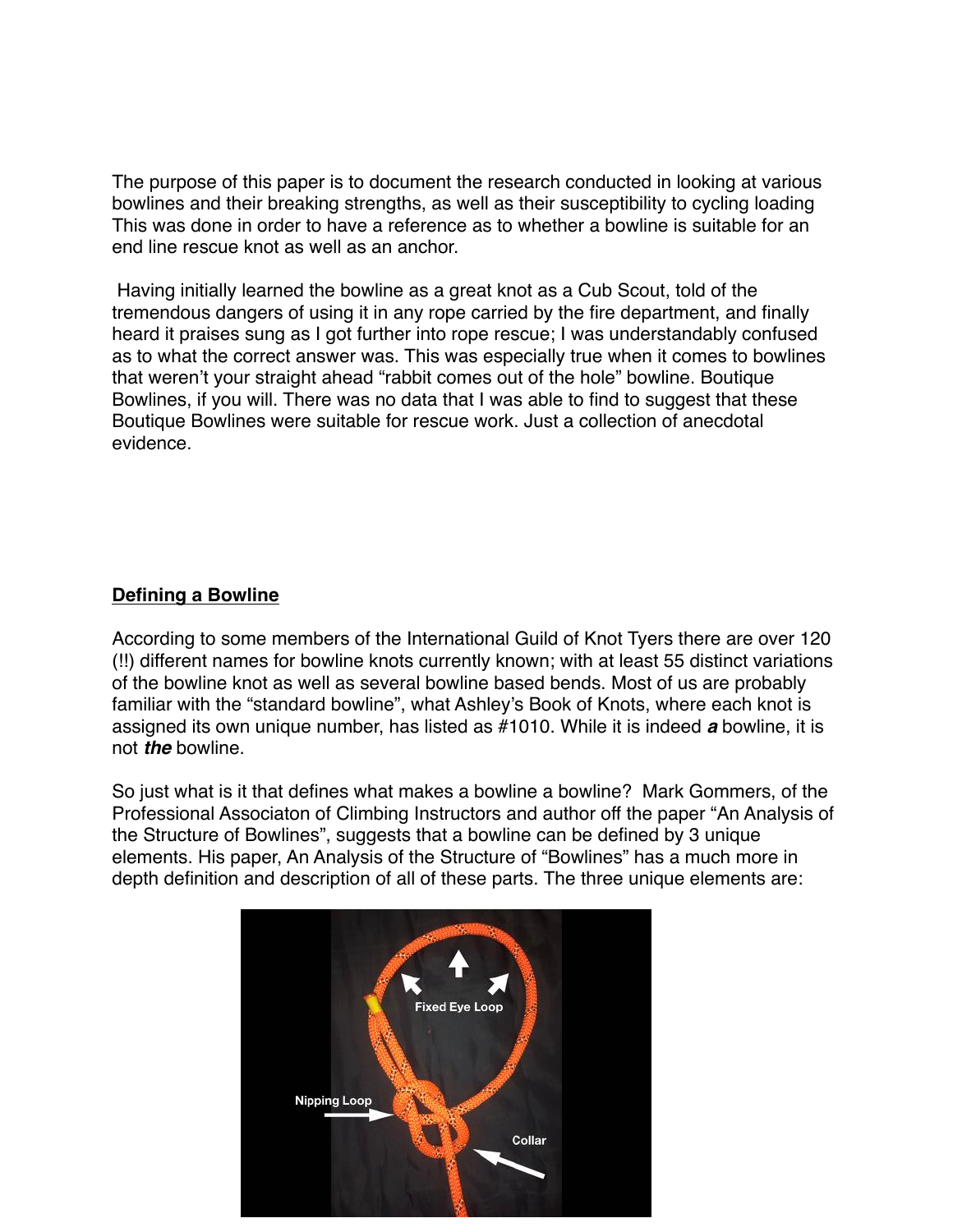- 1. A **Nipping Loop** which is loaded on *both ends* of the loop
- 2. A **Collar** where two parallel legs form a 180 degree bend. Both legs must be fully encircled and clamped by the Nipping Loop.
- 3. **Fixed Eye Loop** that does not slip or cinch under load.

All of the bowlines looked at for this paper do meet the three items that define a bowline. Where they might differ from standard definition is that some of them were pulled from their fixed loop against their forward facing bight rather than on their standing end.

## **Test Procedure**

The majority of the knots were tested using brand new, unused Sterling 11mm High Tenacity Polyester rope with an average breaking strength of 7568 lbs (33.7 kN) per the manufacturer. We did not conduct tests to determine this ourselves, but instead relied on the manufacturers stated numbers. Why? Because I'm lazy. There. I said it.

Testing was also conducted by Mike Forbes of Ropecraft on smaller cordage. Those tests were conducted with Sterling 8mm AZTEK cord as well as 5.5mm Powercord.

All tests on 11mm were done using the Chant Engineering slow pull test machine at BA Products with a maximum capacity of 150k lbs and a pull rate of approximately 1 foot per minute.The tests on the smaller cordage were were performed on a Ropecraft Tensile Tester V1. The knots in the 11mm rope were all tied by the same person to eliminate as much variability as possible. Due to the geographic difference smaller cordage knots were all tied by Mike of Ropecraft.





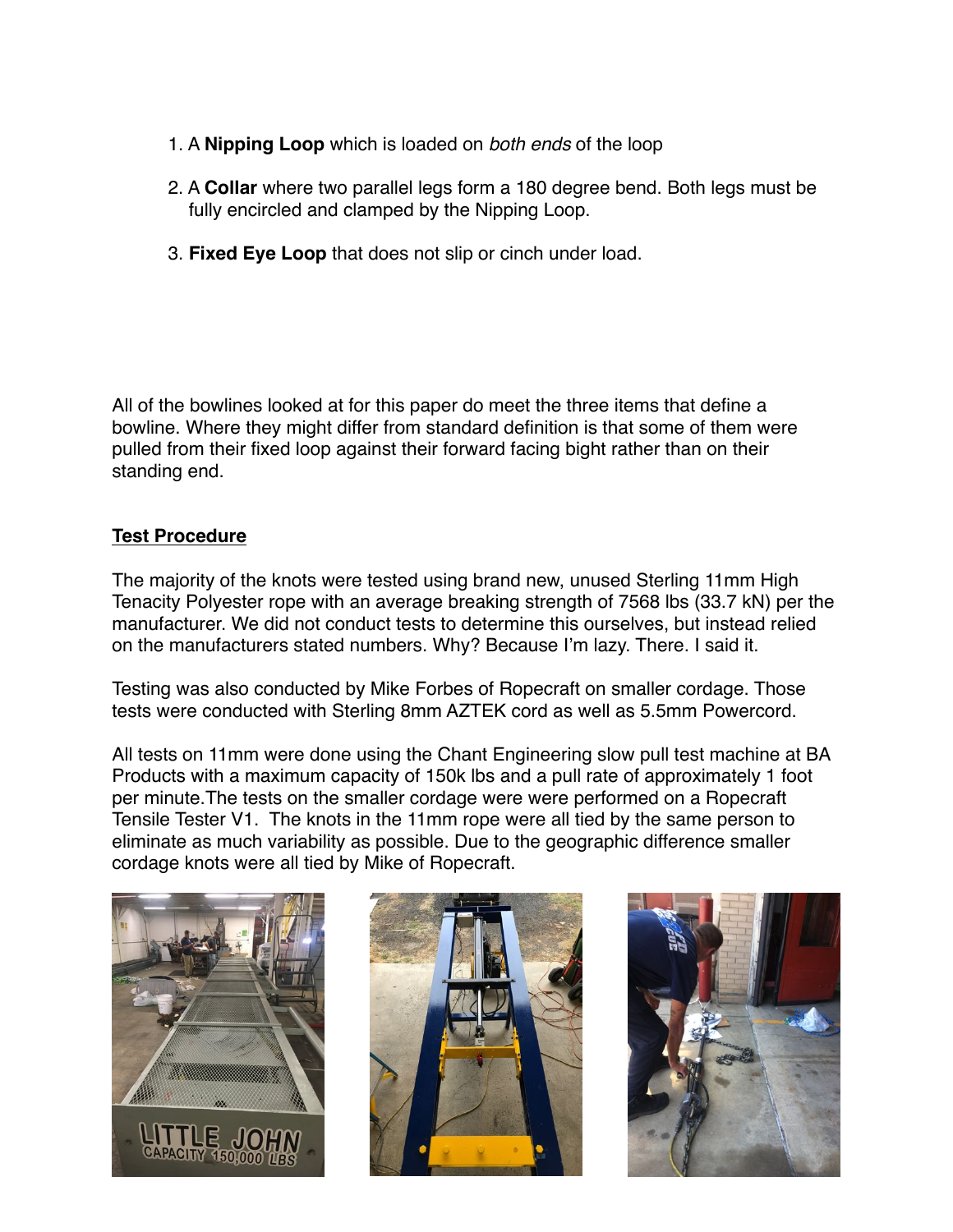Because several of the knots were knowingly tied in an "incorrect" manner to establish how much this mattered, all knots tested were initially pulled to 2000 lbs with a Griphoist prior to full scale testing to see if the knots immediately capsized or if they held. Passing that test, they were then subjected to full scale testing to failure.

Lastly, given the popular lore of bowlines failure due to cyclic loading, several of the bowlines were subjected to cyclic loading to determine if there was any creep anywhere in the knot. This was a little less scientific and was done utilizing an Amkus hydraulic ram usually used for vehicle rescue. An analog 4000 lb Dillon dynamometer and a calibrated eyeball was used to measure the forces applied. This method was used because it sped up the process quite a bit versus the slow pull tester.

### **Knots Tested**

The following knots were pulled to determine their breaking strengths:

Bowline with a correct Yosemite finish.

Bowline with an incorrect Yosemite finish, where the tail goes over the fixed eye loop rather than under.

Bowline w/ a bight and Yosemite finish, puller from fixed loop to standing end

Bowline w/ a bight and incorrect Yosemite finish pulled fixed loop to standing end

Bowline w/ a bight and Yosemite finish pulled fixed loop to forward facing bight

Bowline w/ a bight and incorrect Yosemite finish pulled fixed loop to forward facing bight

Triple Bowline w/ bight and Yosemite pulled fixed loop to standing end

Triple Bowline w/ bight and Yosemite pulled from fixed loop to forward facing bight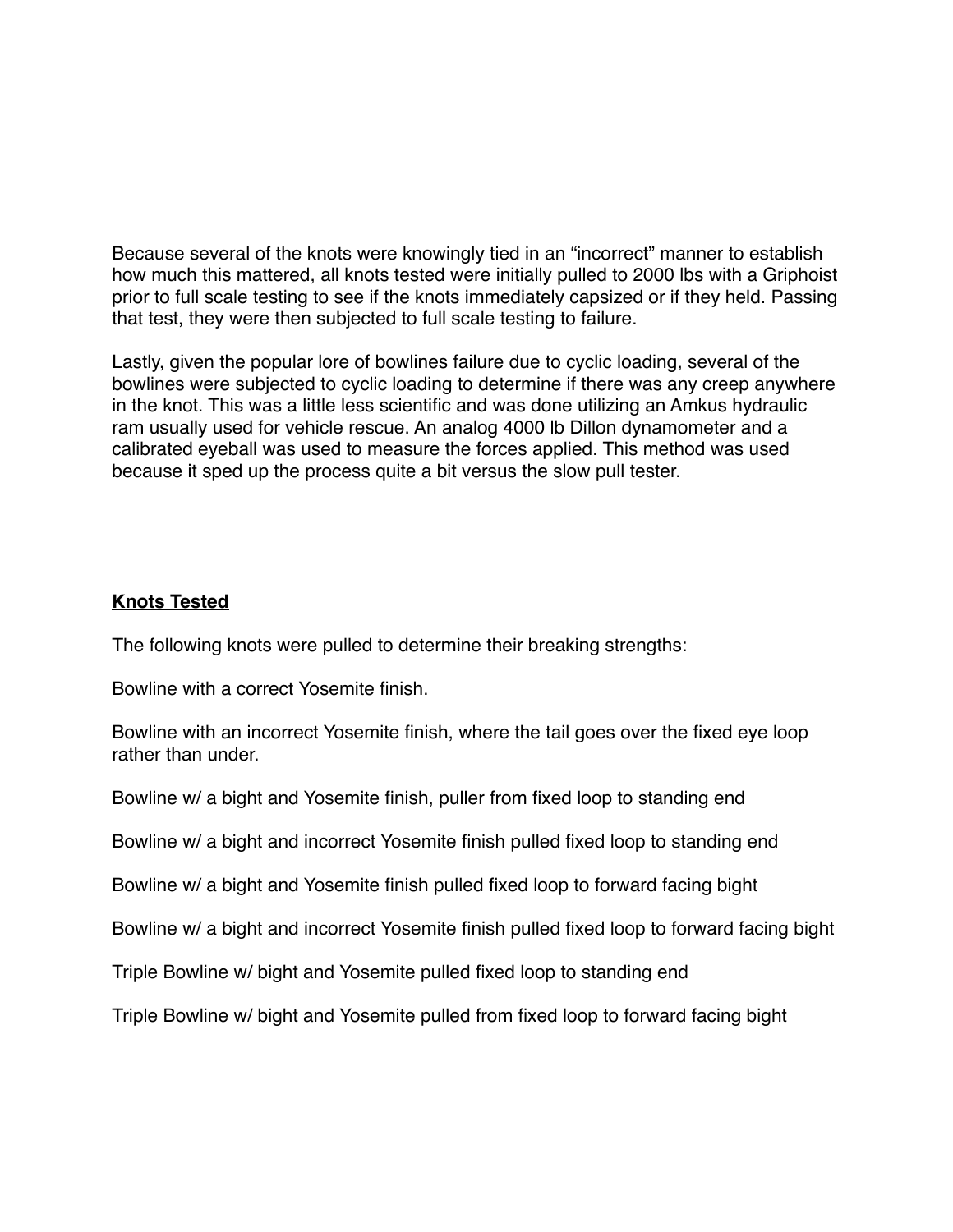| ъ. |
|----|
|----|

|                                                  | Failure (rupture)<br>in Ibs | <b>Notes</b>                                                  |                                                                                                                                                                                                                                                        |
|--------------------------------------------------|-----------------------------|---------------------------------------------------------------|--------------------------------------------------------------------------------------------------------------------------------------------------------------------------------------------------------------------------------------------------------|
| Bowline w/<br><b>Yosemite Finish</b>             |                             | All samples pulled<br>from fixed loop to<br>tensionless hitch | All tests conducted with Sterling Rope<br>11mm High Tenacity Polyester (HTP)<br>with an MBS of 30.5 kN (6856 lbs) and<br>an average breaking strength of 33.7<br>kN (7568 lbs) on the BA Products Chant<br>brand 150,000 lb slow pull test<br>machine. |
|                                                  | 4520                        |                                                               |                                                                                                                                                                                                                                                        |
|                                                  | 4368                        |                                                               |                                                                                                                                                                                                                                                        |
|                                                  | 4325                        |                                                               |                                                                                                                                                                                                                                                        |
|                                                  | 4561                        |                                                               |                                                                                                                                                                                                                                                        |
|                                                  | 4295                        |                                                               |                                                                                                                                                                                                                                                        |
|                                                  | 4413.8                      | Average Breaking<br>Strength                                  |                                                                                                                                                                                                                                                        |
|                                                  |                             |                                                               |                                                                                                                                                                                                                                                        |
| Bowline w/<br>Improper<br><b>Yosemite Finish</b> |                             | All samples pulled<br>from fixed loop to<br>tensionless hitch |                                                                                                                                                                                                                                                        |
|                                                  | 4557                        | Video                                                         |                                                                                                                                                                                                                                                        |
|                                                  | 3923                        |                                                               |                                                                                                                                                                                                                                                        |
|                                                  | 4076                        |                                                               |                                                                                                                                                                                                                                                        |
|                                                  | 4775                        |                                                               |                                                                                                                                                                                                                                                        |
|                                                  | 3712                        |                                                               |                                                                                                                                                                                                                                                        |
|                                                  | 4208.6                      | Average Breaking<br>Strength                                  |                                                                                                                                                                                                                                                        |
|                                                  |                             |                                                               |                                                                                                                                                                                                                                                        |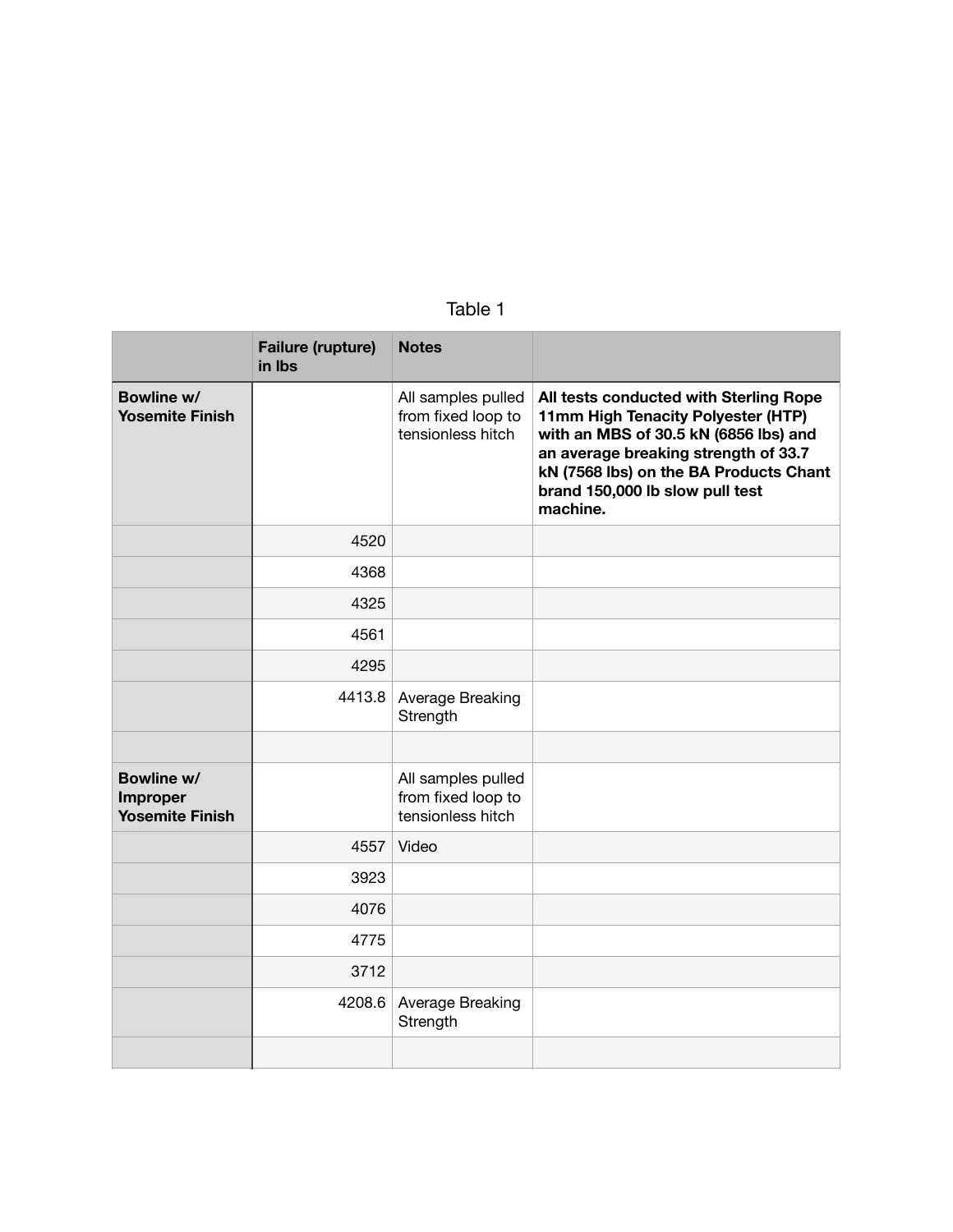|                                                                     | <b>Failure (rupture)</b><br>in Ibs | <b>Notes</b>                                                        |                                                                                                                          |
|---------------------------------------------------------------------|------------------------------------|---------------------------------------------------------------------|--------------------------------------------------------------------------------------------------------------------------|
| <b>Bowline w/Bight</b><br>and Yosemite<br><b>Finish</b>             |                                    | All samples pulled<br>from fixed loop to<br>forward facing<br>bight |                                                                                                                          |
|                                                                     | 7801                               | Video                                                               |                                                                                                                          |
|                                                                     | 7910                               |                                                                     |                                                                                                                          |
|                                                                     | 8104                               | Video                                                               |                                                                                                                          |
|                                                                     | 6873                               |                                                                     |                                                                                                                          |
|                                                                     | 8215                               |                                                                     |                                                                                                                          |
|                                                                     | 7958                               | Cycled to 1000<br>Ibs 5 times and<br>then pulled to<br>failure      |                                                                                                                          |
|                                                                     | 7810.16666666667 Average Breaking  | Strength                                                            |                                                                                                                          |
|                                                                     |                                    |                                                                     |                                                                                                                          |
| <b>Bowline w/Bight</b><br>and Improper<br><b>Yosemite Finish</b>    |                                    | All samples pulled<br>from fixed loop to<br>forward facing<br>bight |                                                                                                                          |
|                                                                     | 7865                               | Video                                                               |                                                                                                                          |
|                                                                     | 7402                               |                                                                     |                                                                                                                          |
|                                                                     | 8259                               |                                                                     |                                                                                                                          |
|                                                                     | 7319                               |                                                                     |                                                                                                                          |
|                                                                     | 6407                               |                                                                     |                                                                                                                          |
|                                                                     | 7983                               |                                                                     |                                                                                                                          |
|                                                                     | 7266                               |                                                                     |                                                                                                                          |
|                                                                     | 8001                               |                                                                     |                                                                                                                          |
|                                                                     | 7762                               |                                                                     |                                                                                                                          |
|                                                                     | 7584.88888888889 Average Breaking  | Strength                                                            |                                                                                                                          |
|                                                                     |                                    |                                                                     |                                                                                                                          |
| Bowline w/<br><b>Outside Bight</b><br>and Yosemite<br><b>Finish</b> |                                    | All samples pulled<br>from fixed loop to<br>forward facing<br>bight | Looks correct until it loads, then one of<br>the top stands rotates. Does not appear<br>to affect strength or stability. |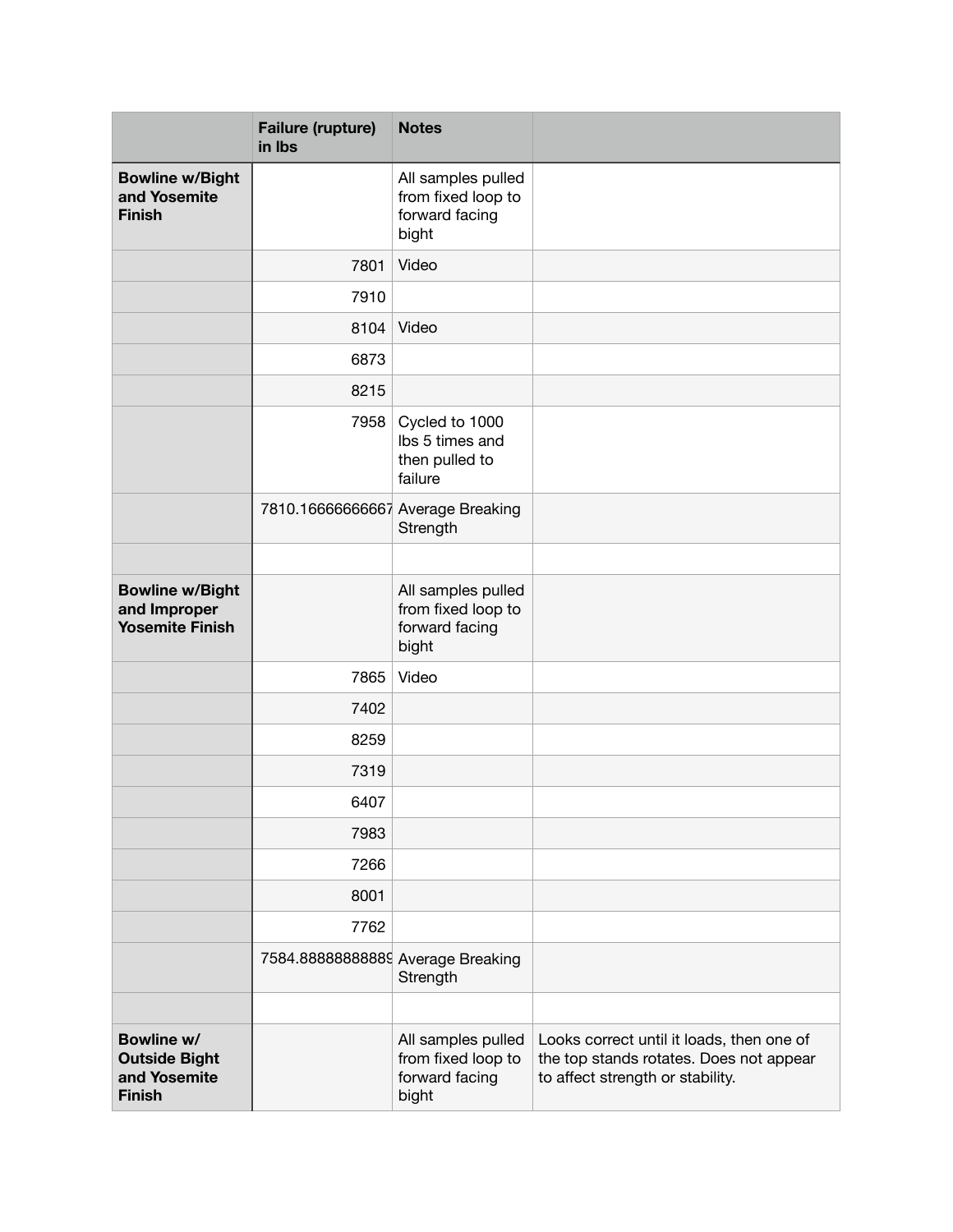|                                                                       | <b>Failure (rupture)</b><br>in Ibs | <b>Notes</b>                                                        |  |
|-----------------------------------------------------------------------|------------------------------------|---------------------------------------------------------------------|--|
|                                                                       | 7973                               |                                                                     |  |
|                                                                       | 8463                               |                                                                     |  |
|                                                                       | 8126                               |                                                                     |  |
|                                                                       | 7792                               |                                                                     |  |
|                                                                       | 8088.5                             | Average Breaking<br>Strength                                        |  |
|                                                                       |                                    |                                                                     |  |
| <b>Triple Bowline</b><br>w/ Bight and<br><b>Yosemite Finish</b>       |                                    | All samples pulled<br>from fixed loop to<br>forward facing<br>bight |  |
|                                                                       | 8412                               | Video                                                               |  |
|                                                                       | 9113                               |                                                                     |  |
|                                                                       | 9532                               |                                                                     |  |
|                                                                       | 9889                               |                                                                     |  |
|                                                                       | 10750                              |                                                                     |  |
|                                                                       | 10433                              |                                                                     |  |
|                                                                       | 9688.16666666667 Average Breaking  | Strength                                                            |  |
|                                                                       |                                    |                                                                     |  |
| <b>Triple Bowline</b><br>w/ Bight and<br><b>Yosemite Finish</b>       |                                    | All samples pulled<br>from fixed loop to<br>tensionless hitch       |  |
|                                                                       |                                    | 0   Maillon on<br>tensionless hitch<br>broke at $\approx$ 4000      |  |
|                                                                       | 5007                               |                                                                     |  |
|                                                                       | 5025                               |                                                                     |  |
|                                                                       |                                    |                                                                     |  |
| Portuguese<br><b>Bowline w/bight</b><br>and Yosemite<br><b>Finish</b> |                                    | Pulled from<br>anchors to<br>forward facing<br>bight.               |  |
|                                                                       | 8307                               |                                                                     |  |
|                                                                       | 8700                               |                                                                     |  |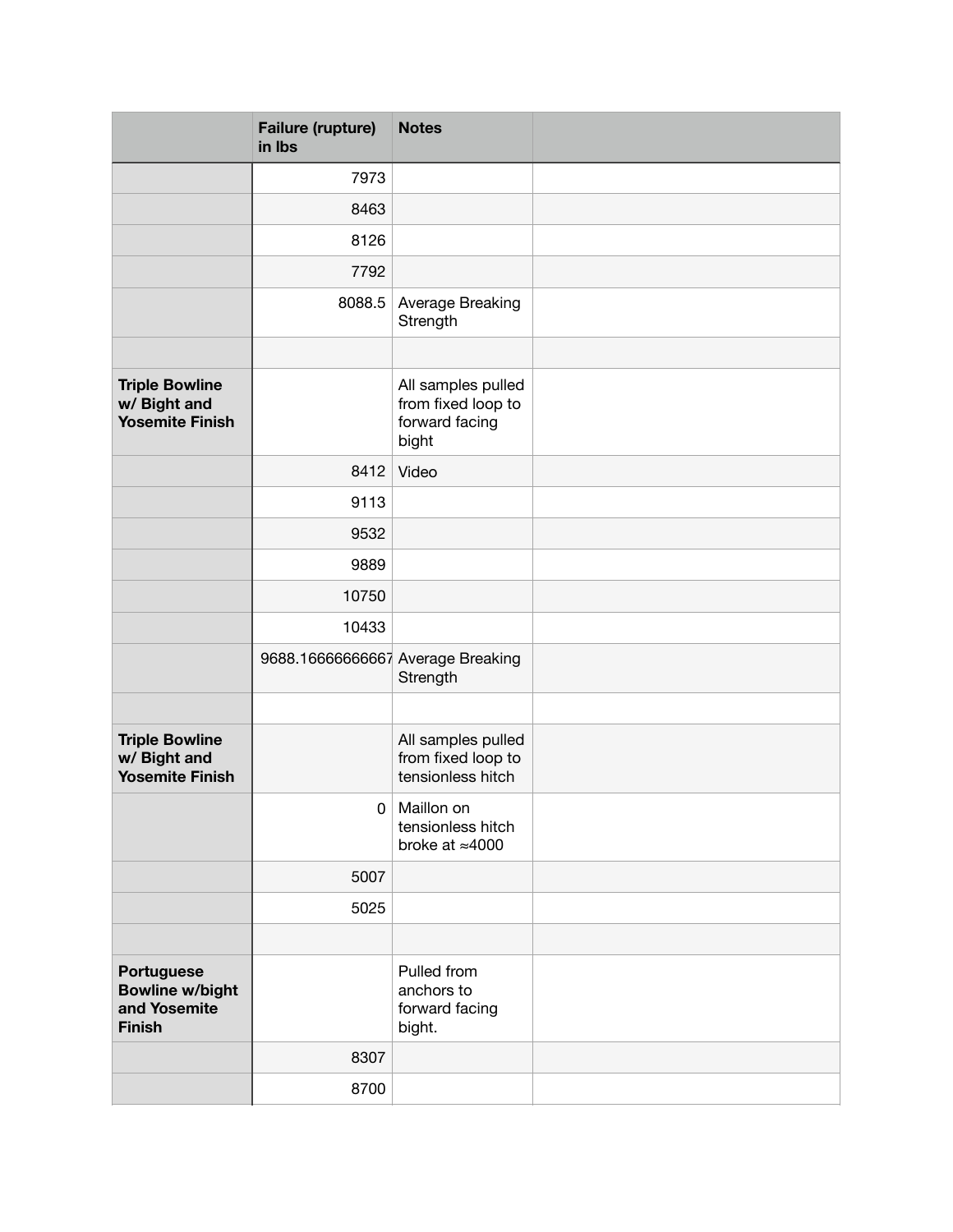| <b>Failure (rupture) Notes</b><br>in Ibs |  |
|------------------------------------------|--|
|                                          |  |
|                                          |  |

The tests below were provided by Mike Forbes of Ropecraft on **8mm Sterling AZTEK**  cord and **Sterling 5.9mm PowerCord.**

| Kelly Bowline Tests |                     |               |          |                | Abbreviations                                       |
|---------------------|---------------------|---------------|----------|----------------|-----------------------------------------------------|
|                     |                     |               |          | bwb            | bowline with bight                                  |
|                     |                     |               |          | yos            | yosemite finish                                     |
|                     |                     |               |          | tb             | triple bowline                                      |
|                     |                     |               |          | port           | portuguese bowline                                  |
|                     |                     | Moost<br>Conv | 66.9 f8b |                | figure 8 on a bight                                 |
|                     |                     |               |          | Per            | 8mm Sterling AZTEK cord.<br>(MBS 15.6 kN; 3506 lbs) |
|                     |                     |               |          | Pc             | 5.9mm Sterling PowerCord<br>(MBS 19.7 kN; 4429 lbs) |
|                     | <b>Moving Side</b>  |               |          |                |                                                     |
| <b>Anchor Side</b>  | <b>Attachment</b>   | Cord          | kN       | <b>M</b> volts | <b>Notes</b>                                        |
| bwb w/yos           | fwd face loop       | per           | 19.0     | 1273           |                                                     |
|                     |                     |               | 19.6     | 1312           |                                                     |
|                     |                     |               | 23.7     | 1586           |                                                     |
|                     |                     |               | 21.3     | 1423           |                                                     |
|                     |                     |               | 19.5     | 1306           |                                                     |
| bwb incorrect yos   | fwd face $loop per$ |               | 24.0     | 1607           |                                                     |
|                     |                     |               | 22.7     | 1517           |                                                     |
|                     |                     |               | 24.1     | 1614           |                                                     |
|                     |                     |               | 23.4     | 1566           |                                                     |
|                     |                     |               | 23.0     | 1542           |                                                     |
| bwb w/yos           | fwd face $loop pc$  |               | 11.0     |                | $733$ standing slip                                 |
|                     |                     |               | 13.8     | 921            |                                                     |
|                     |                     |               | 12.5     |                | 839 fail, no slip                                   |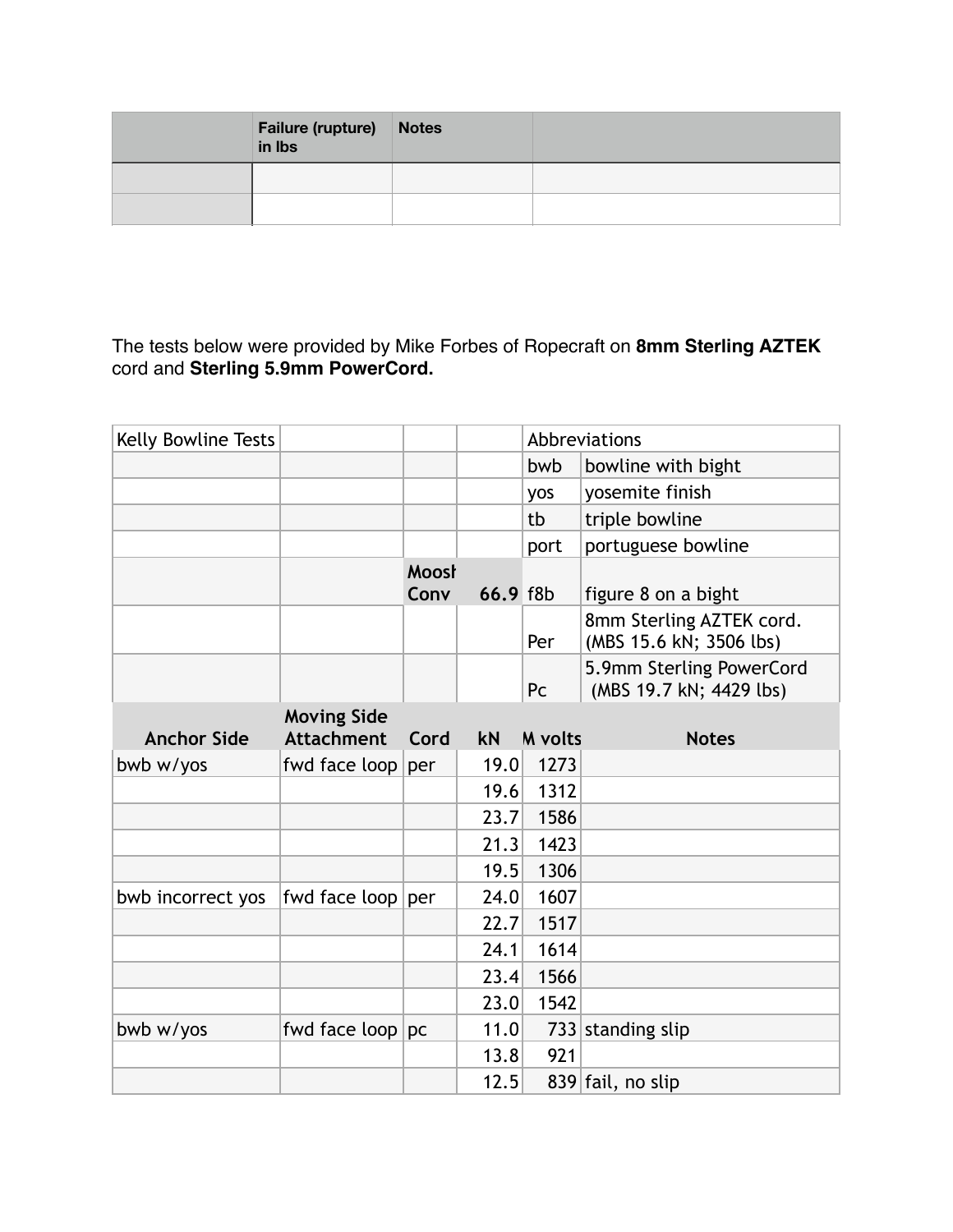|                                  |                             |     | 16.1 | $1077$ slip |                                   |
|----------------------------------|-----------------------------|-----|------|-------------|-----------------------------------|
|                                  |                             |     | 12.4 | $832$ slip  |                                   |
| tb w/yos                         | fwd face $loop pc$          |     | 26.6 |             | 1777 slip, fail in knot then slip |
|                                  |                             |     | 26.6 |             | $1781$ no slip                    |
|                                  |                             |     | 28.5 | 1907        |                                   |
|                                  |                             |     | 21.9 | 1464        |                                   |
|                                  |                             |     | 30.3 | 2028        |                                   |
| port w/yos on bight - 1" bollard | standing part               | per | 11.4 |             | 766 slip opposite of y finish     |
|                                  |                             |     | 9.7  |             | 652 slip opposite of y finish     |
|                                  |                             |     | 9.6  |             | $645$ slip opposite of y finish   |
|                                  |                             |     | 9.8  |             | 658 slip opposite of y finish     |
|                                  |                             |     | 10.1 |             | 674 slip opposite of y finish     |
| port no yos                      |                             | per | 9.1  |             | $608$ slip right                  |
| bwb w/yos                        | f9                          | per | 14.5 |             | 973 f8 fail                       |
| bwb w/yos                        | standing part $\frac{1}{2}$ | per | 15.6 | 1046        |                                   |
|                                  | standing part - f8b         |     | 16.8 | 1121        |                                   |
|                                  | standing part - f8b         |     | 16.2 | 1083        |                                   |
|                                  | standing part - f8b         |     | 15.8 |             | 1055 broke at bollard, not knot,  |
|                                  | standing part - f8b         |     | 15.7 | 1052        |                                   |

# **Cyclic Loading**

After much looking, I was unable to determine a standard test method for cyclic loading of knots. The information ranged from a paper developed by some canyoneering people who decided on 15 cycles as sample all the way down the rabbit hole to the Journal of Arthroscopic and Related Surgery who published tests with 1000 cycles of loading to determine the best knots for Ultra High Molecular Weight Poly Ethylene (UWMWPE) strands used in shoulder surgery. There is definitely room in the rope world for a standard test method for cyclic loading. I just don't know what it is. I decided on a 50 cycles for each knot. I used a ram with a pull rate of approximately 3 seconds per foot. Each knot was tied, dressed, and well set by hand and then sequentially loaded as follows:

250 lbs. x 10 cycles 500 lbs x 10 cycles 1000 lbs x 10 cycles 2000 lbs x 10 cycles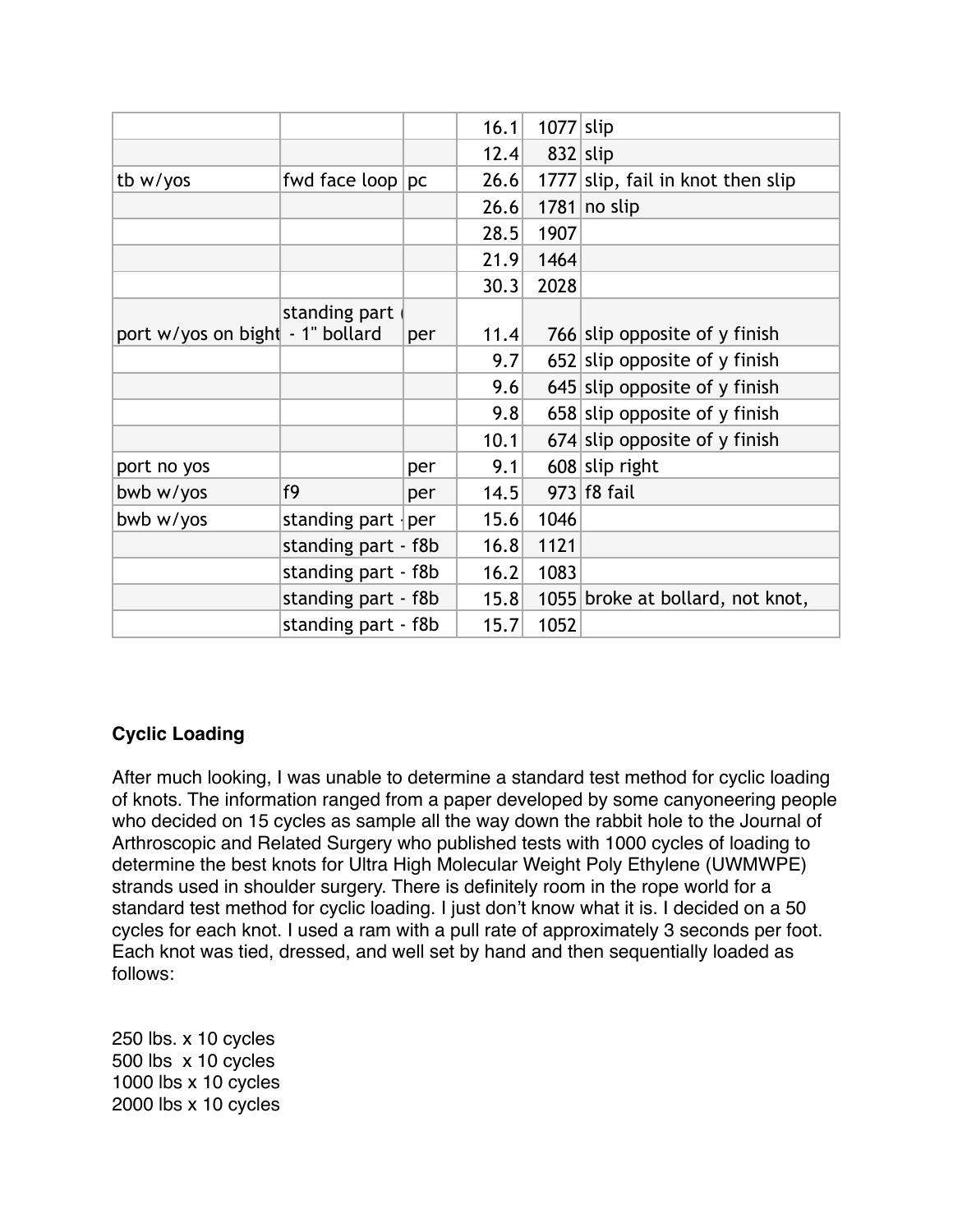## *Aside from initial, very minimal settling in of the knot and rope stretch, there was note notable creeping of rope through the knot.*

The following knots were tested with Sterling 11mm HTP to note any slippage or creep of the knot during cyclic loading.

- 1. Bowline w/ Yosemite finish pulled from fixed loop to standing end
- 2. Bowline w/ Yosemite finish pulled from fixed loop to standing end with Yosemite on bottom of nipping loop
- 3. Bowline w/ Yosemite finish pulled from fixed loop to Yosemite tail
- 4. Bowline w/ Bight and Yosemite Finish pulled from fixed loop to standing end
- 5. Bowline w/ Bight and Yosemite Finish pulled from fixed loop to bight
- 6. Triple Loop Bowline w/ Bight and Yosemite Finish

#### **Conclusions**

The group of bowlines tested appear to be suitable for rescue work in regards to breaking strength as well as cyclic loading. Three broad generalizations that can be made in observing the test data:

- 1. When loaded from the fixed loop to the standing end of the rope, the bowlines tested showed  $\approx 30$  - 40% strength reduction; which is in line with available results on bowline tests. Having more strands inside of the nipping loop, such as with the Triple Bowline with a bight, do increase the strength a bit when pulled from fixed loop to standing end.
- 2. When loaded from fixed loop to a forward facing bight from a Yosemite, there is almost always a higher breaking strength than unknotted rope. This makes as the force of the load is more evenly distributed across more strands of rope.
- 3. Well set bowlines that get loaded, appear to have very minimal slippage.